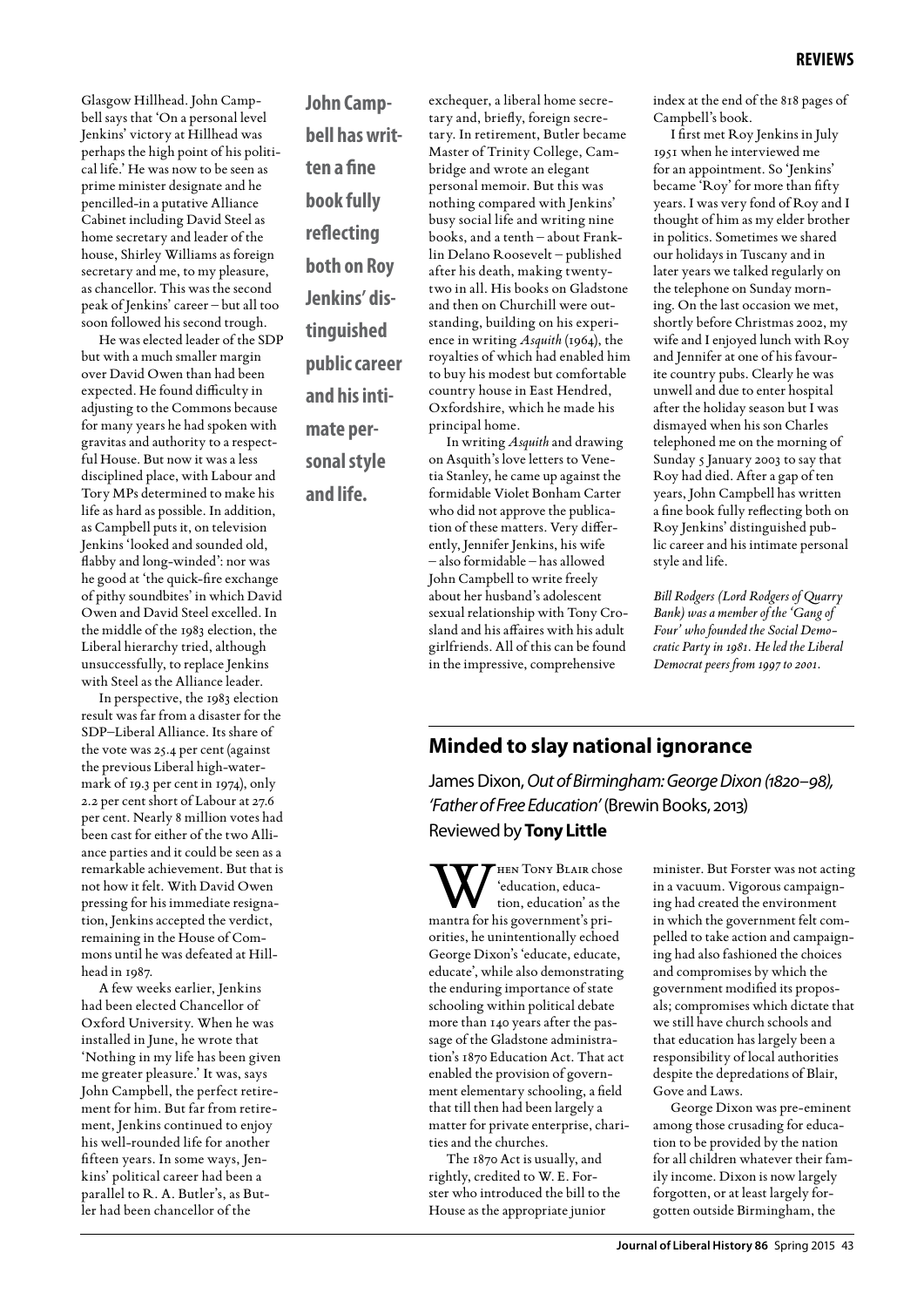

town where he made his life and reputation. This is in part because the archival material is limited, in part because of his personality and, perhaps in the largest part, because other prominent Birmingham figures have hogged most of the limelight.

The Victorian Liberal Party was built on Whig families who supplied a bedrock of administrative capabilities, buttressed by Peelite endeavour and earnestness, and Radical campaigning enthusiasm. Dixon was a typical product of this milieu. Of the middling sort, he received a (Leeds) grammar school education before making his fortune in (overseas) trade through a partnership in Rabone Bros. of Birmingham. In his youth he was a friend of the Brontës. Business brought him into contact with prominent commercial, Liberal families such as the Rathbones of Liverpool and marriage connected him with James Stansfeld. Dixon's growing commercial success took him to Canada and the Antipodes, journeys which imbued him with a lifelong enthusiasm for colonial emigration as an answer to British poverty. Success also brought him the chairmanship of the Birmingham Chamber of Commerce.

As with so many of his contemporaries, success also brought a determination to benefit his local

community. Dixon lived in one of the nicer parts of Birmingham but his daily walk to work took him through rougher districts and regularly confronted him with the poverty of large numbers of his fellow citizens and with the groups of illdressed and uneducated children spending their days hanging round the streets for want of better opportunities. Generous with his money, Dixon was also generous with his time. A prominent member of Birmingham Liberal Association, probably the best organised, Radical, electoral campaigning organisation of its time, he became a local councillor in 1863, mayor in 1866 and a local MP in 1867.

But it was those ragged children to whom his life was devoted. Following a series of meetings organised by Dixon, a Birmingham Education Society was formed whose members contributed to provide schools and pay pupil fees. But Dixon and his colleagues were ambitious, arguing for state-funded compulsory primary schooling and established a National Education League to promote the campaign with Dixon as the chairman. In Victorian Britain, this proved highly controversial for two reasons. Firstly, it cut across the work of the Anglican Church who provided the bulk of such primary schooling as existed but lacked the resources to build schools for all. Secondly, little in Victorian politics escaped contagion from religious differences and the solution advocated by the NEL was for state secular education with religious teaching provided separately and privately. Dixon was himself an Anglican but many of his activists were Nonconformists who had the strongest possible objections to the education provided by Anglican schools and to the use of their taxes to fund such a denominational education.

James Dixon paints a picture of his ancestor George as that greatly undervalued politician, a reasonable man ready to recognise limiting practicalities and willing to compromise for the sake of progress; a man who could chair and manage committees. Without such persons government becomes impossible, but political fame favours a different type. Unfortunately for Dixon, Victorian Birmingham also nurtured one of the best examples of that charismatic alternative – the

man who could set out demands, unlimited by practicalities, and could provide the inspirational oratory to make followers believe the vision. That man, Joe Chamberlain, rather than George Dixon is the man who is remembered as embodying Victorian Birmingham. Chamberlain made Dixon's leadership of the National Education League almost insufferable and also forced Dixon to give up his parliamentary seat to provide Joe with a safe berth. The continuation of the Nonconformist campaign even after the passing of Forster's act was a significant contributory factor in Gladstone's defeat of 1874.

James Dixon's book sets out the complex story of the campaign for state primary education and of the disputes between the two men. But he goes much further. The Forster act proved the salvation of the church schools but it also provided enterprising local authorities with the opportunity to provide elementary education for all who wished it. And Birmingham was nothing if not enterprising. The rest of the story is of Dixon's achievements as chairman of the Birmingham School Board, a post in which he succeeded Chamberlain and held for most of the rest of his life. Despite Chamberlain's best efforts Dixon continued to try and defuse the denominational controversy. He exploited ambiguities in the legislation to extend education into what would now be considered the secondary sector and promoted higher standards and qualifications for teachers. Through his own generosity and that of his extensive acquaintances a high school education was instigated for Edgbaston girls. Following the 1884 Reform Act, Dixon resumed his parliamentary career and although he opposed Gladstone in the home rule crisis, this neither upset his position on the Birmingham School Board nor stopped him sharing London accommodation with the Gladstonian Stansfeld. He pursued his own line on education issues even when he differed from fellow Liberal Unionists or the Unionist government. To the end he fought for compulsory free education and it is at least debatable whether he rather than Chamberlain left the greater legacy to his city and his nation.

As James Dixon makes clear, any biographer of the 'Father of Free